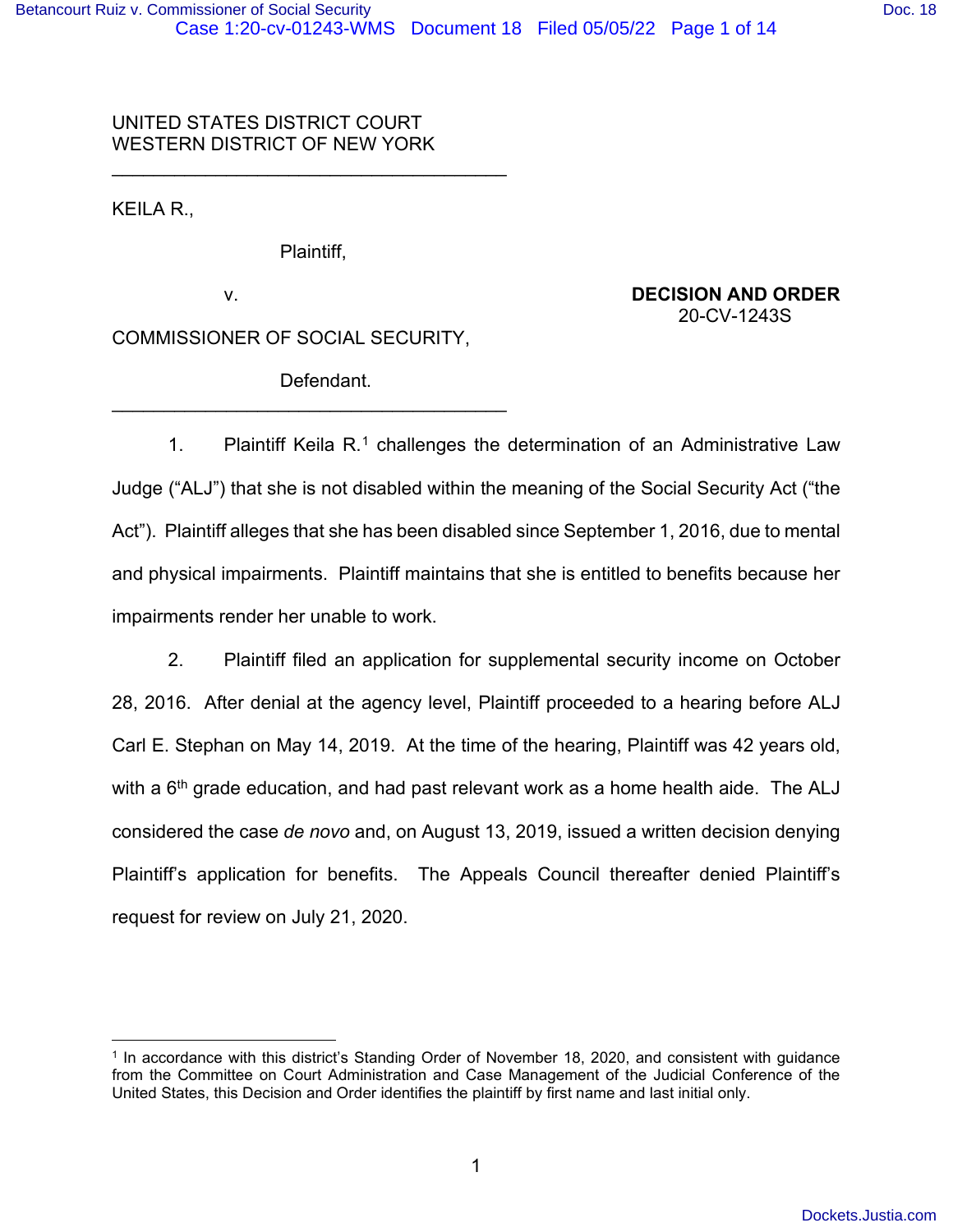## Case 1:20-cv-01243-WMS Document 18 Filed 05/05/22 Page 2 of 14

3. Plaintiff filed the current action on September 9, 2020, challenging the Commissioner's final decision.<sup>[2](#page-1-0)</sup> After filing of the administrative record, the parties crossmoved for judgment on the pleadings under Rule 12 (c) of the Federal Rules of Civil Procedure, with briefing concluded on March 3, 2022. (Docket Nos. 12-16.) The case was thereafter reassigned here on April 4, 2022, at which time this Court took the motions under advisement without oral argument. (Docket No. 17.) For the following reasons, Plaintiff's motion will be denied, and Defendant's motion will be granted.

4. A party is entitled to judgment on the pleadings under Rule 12 (c) "only if it has established that no material issue of fact remains to be resolved and that it is entitled to judgment as a matter of law." Juster Assocs. v. City of Rutland, 901 F.2d 266, 269 (2d Cir. 1990) (internal quotation marks omitted). In social security appeals, the district court may "enter, upon the pleadings and transcript of the record, a judgment affirming, modifying, or reversing a decision of the Commissioner of Social Security, with or without remanding the case for a rehearing." 42 U.S.C. § 1383 (c)(3).

5. A court reviewing a denial of disability benefits may not determine *de novo* whether an individual is disabled. See 42 U.S.C. § 1383 (c)(3); Wagner v. Sec'y of Health & Hum. Servs., 906 F.2d 856, 860 (2d Cir. 1990). Instead, the court's inquiry is limited to two issues: (1) whether the Commissioner applied the correct legal standards, and (2) whether the Commissioner's factual findings are supported by substantial evidence. See Greek v. Colvin, 802 F.3d 370, 374-75 (2d Cir. 2015) (per curiam); see also Norman v. Astrue, 912 F. Supp. 2d 33, 70 (S.D.N.Y. 2012) ("The Court first reviews the Commissioner's decision for compliance with the correct legal standards; only then does

<span id="page-1-0"></span> $2$  The ALJ's August 13, 2019 decision became the Commissioner's final decision in this case when the Appeals Council denied Plaintiff's request for review.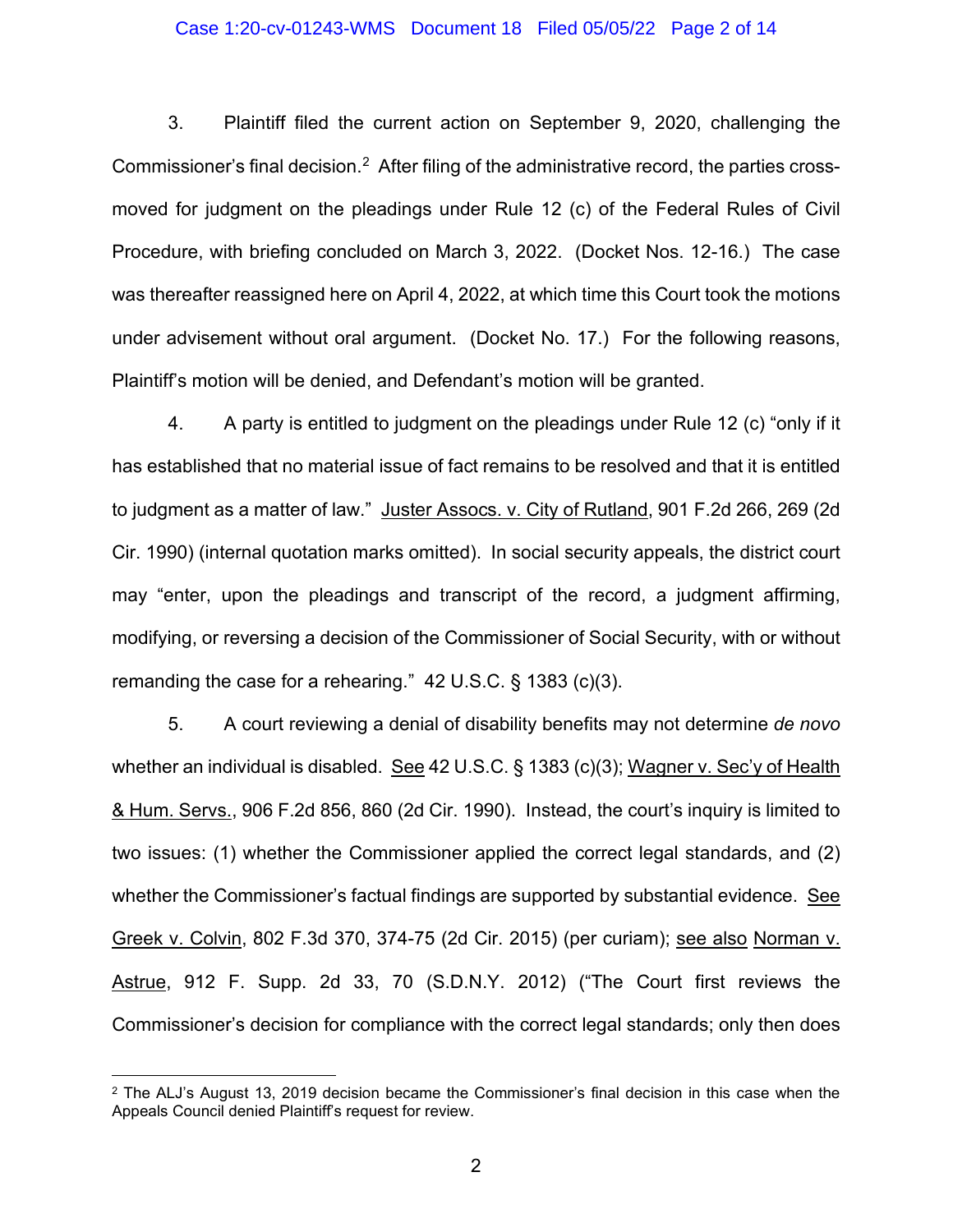## Case 1:20-cv-01243-WMS Document 18 Filed 05/05/22 Page 3 of 14

it determine whether the Commissioner's conclusions were supported by substantial evidence."). In conducting this inquiry, the court cannot substitute "its own judgment for that of the [Commissioner], even if it might justifiably have reached a different result upon a *de novo* review." Valente v. Sec'y of Health & Hum. Servs., 733 F.2d 1037, 1041 (2d Cir. 1984). Consequently, if the Commissioner's determination is free from legal error and supported by substantial evidence, the court must affirm. See Grey v. Heckler, 721 F.2d 41, 46 (2d Cir. 1983); Marcus v. Califano, 615 F.2d 23, 27 (2d Cir. 1979).

6. As it relates to the legal-error inquiry, the court must determine whether "the claimant has had a full hearing under the [Commissioner's] regulations and in accordance with the beneficent purposes of the [Social Security] Act." Moran v. Astrue, 569 F.3d 108, 112 (2d Cir. 2009) (internal quotations and citations omitted). "Failure to apply the correct legal standard constitutes reversible error, including, in certain circumstances, failure to adhere to the applicable regulations." Kohler v. Astrue, 546 F.3d 260, 265 (2d Cir. 2008) (citation omitted). This inquiry is completed first because "[w]here there is a reasonable basis for doubt whether the ALJ applied correct legal principles, application of the substantial evidence standard to uphold a finding of no disability creates an unacceptable risk that a claimant will be deprived of the right to have her disability determination made according to the correct legal principles." Johnson v. Bowen, 817 F.2d 983, 986 (2d Cir. 1987).

7. As it relates to the substantial-evidence inquiry, the standard is not high. See Biestek v. Berryhill, U.S., 139 S. Ct. 1148, 1154, 203 L. Ed. 2d 504 (2019). The United States Supreme Court defines substantial evidence as only "more than a mere scintilla," Richardson v. Perales, 402 U.S. 389, 401, 91 S. Ct. 1420, 1427, 28 L. Ed. 2d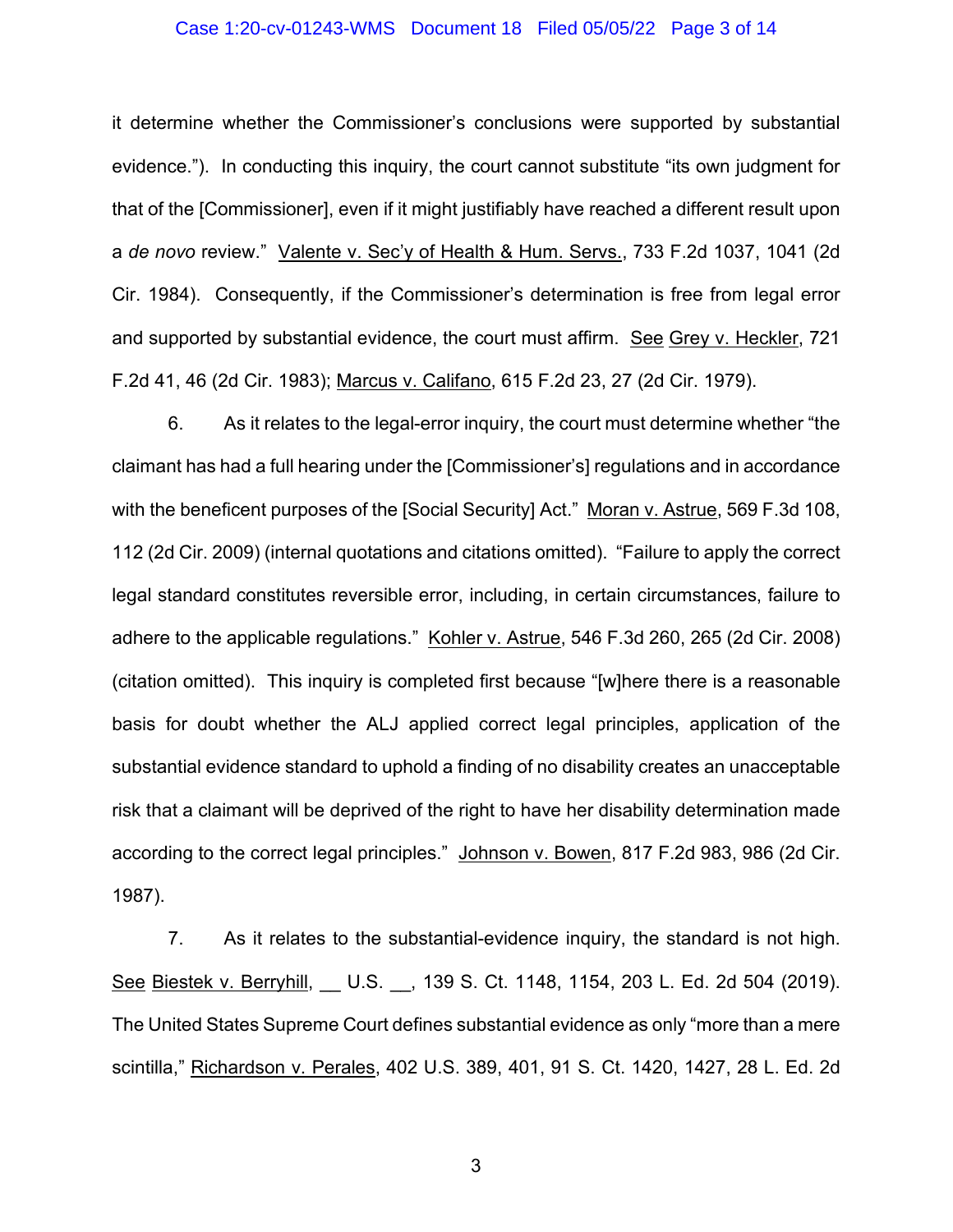## Case 1:20-cv-01243-WMS Document 18 Filed 05/05/22 Page 4 of 14

842 (1971), and has clarified that "[i]t means—and means only—'such relevant evidence as a reasonable mind might accept as adequate to support a conclusion,'" Biestek, 139 S. Ct. at 1154 (quoting Consol. Edison Co. v. NLRB, 305 U.S 197, 229, 59 S. Ct. 206, 83 L. Ed. 126 (1938)). Because the Commissioner's factual findings are conclusive if supported by substantial evidence, see 42 U.S.C. § 1383 (c)(3), review is properly focused on whether substantial evidence supports the Commissioner's determination, not whether substantial evidence might also support the plaintiff's position. See Zacharopoulos v. Saul, 516 F. Supp. 3d 211, 220 (E.D.N.Y. 2021) (noting that "the relevant question is not whether substantial evidence supports plaintiff's position, but whether 'substantial evidence supports *the ALJ's decision*'") (quoting Bonet ex rel. T.B. v. Colvin, 523 F. App'x 58, 59 (2d Cir. 2013) (emphasis in original)). This is "a very deferential standard of review—even more so than the 'clearly erroneous' standard." Brault v. Soc. Sec. Admin., Comm'r, 683 F.3d 443, 448 (2d Cir. 2012) (per curiam) (citing Dickinson v. Zurko, 527 U.S. 150, 153, 119 S. Ct. 1816, 144 L. Ed. 2d 143 (1999)).

8. "To determine on appeal whether [the Commissioner's] findings are supported by substantial evidence, a reviewing court considers the whole record, examining the evidence from both sides, because an analysis of the substantiality of the evidence must also include that which detracts from its weight." Williams on Behalf of Williams v. Bowen, 859 F.2d 255, 258 (2d Cir. 1988). If supported by substantial evidence, the Commissioner's factual findings must be sustained "even where substantial evidence may support the plaintiff's position and despite that the court's independent analysis of the evidence may differ from the [Commissioner's]." Rosado v. Sullivan, 805 F. Supp. 147, 153 (S.D.N.Y. 1992). Similarly, where evidence is deemed susceptible to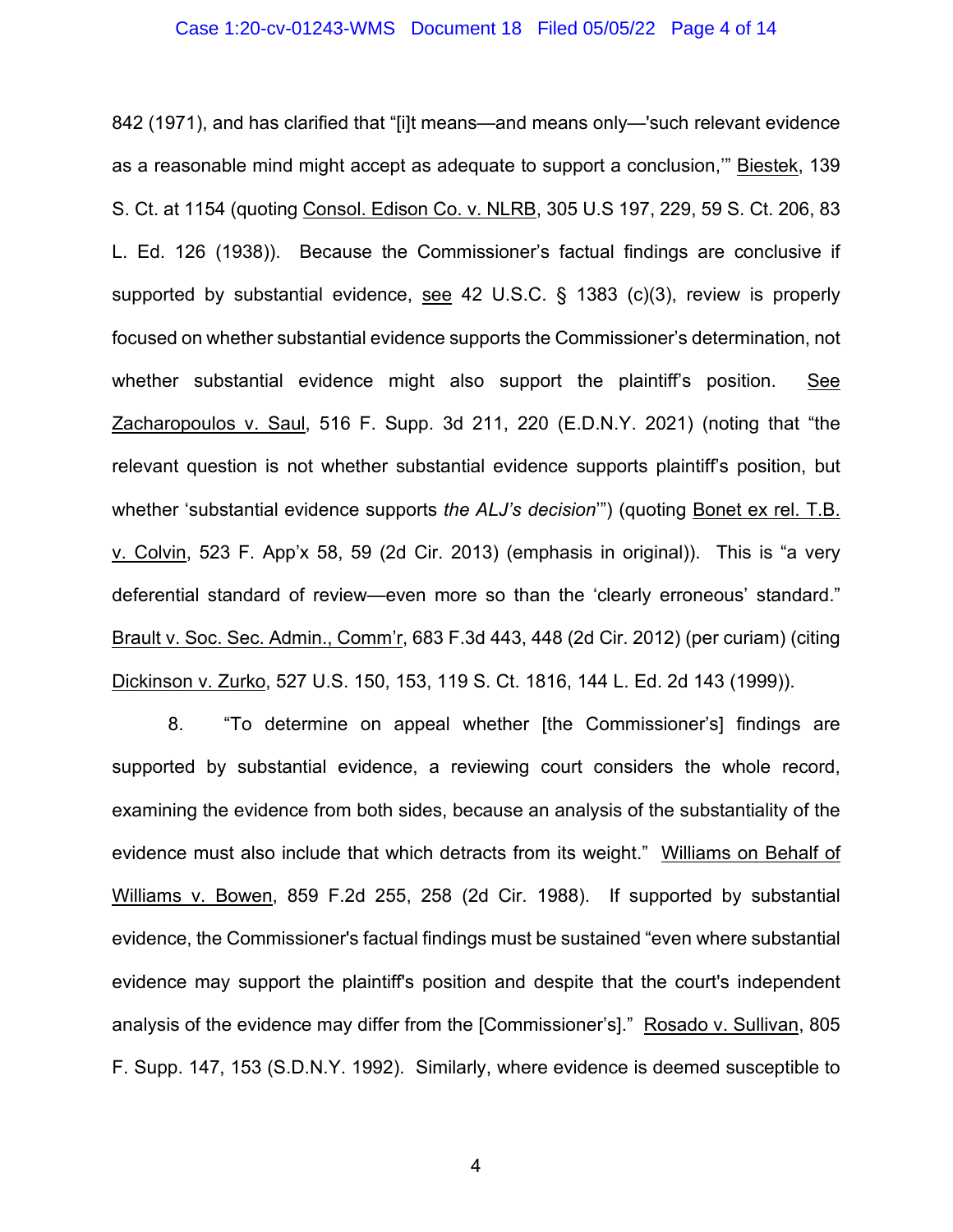## Case 1:20-cv-01243-WMS Document 18 Filed 05/05/22 Page 5 of 14

more than one rational interpretation, the Commissioner's conclusion must be upheld. See Rutherford v. Schweiker, 685 F.2d 60, 62 (2d Cir. 1982). In short, the substantialevidence standard requires that once an ALJ finds facts, those facts can be rejected "'only if a reasonable factfinder would *have to conclude otherwise*.'" Brault, 683 F.3d at 448 (quoting Warren v. Shalala, 29 F.3d 1287, 1290 (8th Cir. 1994) (emphasis in original)).

9. The Commissioner has established a five-step sequential evaluation process to determine whether an individual is disabled under the Act. See 20 C.F.R. § 416.920. The Supreme Court recognized the validity of this analysis in Bowen v. Yuckert, and it remains the proper approach for analyzing whether a claimant is disabled. 482 U.S. 137, 140-42, 107 S. Ct. 2287, 2291, 96 L. Ed. 2d 119 (1987).

10. The five-step process is as follows:

First, the [Commissioner] considers whether the claimant is currently engaged in substantial gainful activity. If he is not, the [Commissioner] next considers whether the claimant has a "severe impairment" which significantly limits her physical or mental ability to do basic work activities. If the claimant suffers such an impairment, the third inquiry is whether, based solely on medical evidence, the claimant has an impairment which is listed in Appendix 1 of the regulations. If the claimant has such an impairment, the [Commissioner] will consider her disabled without considering vocational factors such as age, education, and work experience; the [Commissioner] presumes that a claimant who is afflicted with a "listed" impairment is unable to perform substantial gainful activity. Assuming the claimant does not have a listed impairment, the fourth inquiry is whether, despite the claimant's severe impairment, she has the residual functional capacity to perform her past work. Finally, if the claimant is unable to perform her past work, the [Commissioner] then determines whether there is other work which the claimant could perform.

Berry v. Schweiker, 675 F.2d 464, 467 (2d Cir. 1982) (per curiam) (quotations in original);

see also 20 C.F.R. § 416.920; Rosa v. Callahan, 168 F.3d 72, 77 (2d Cir. 1999).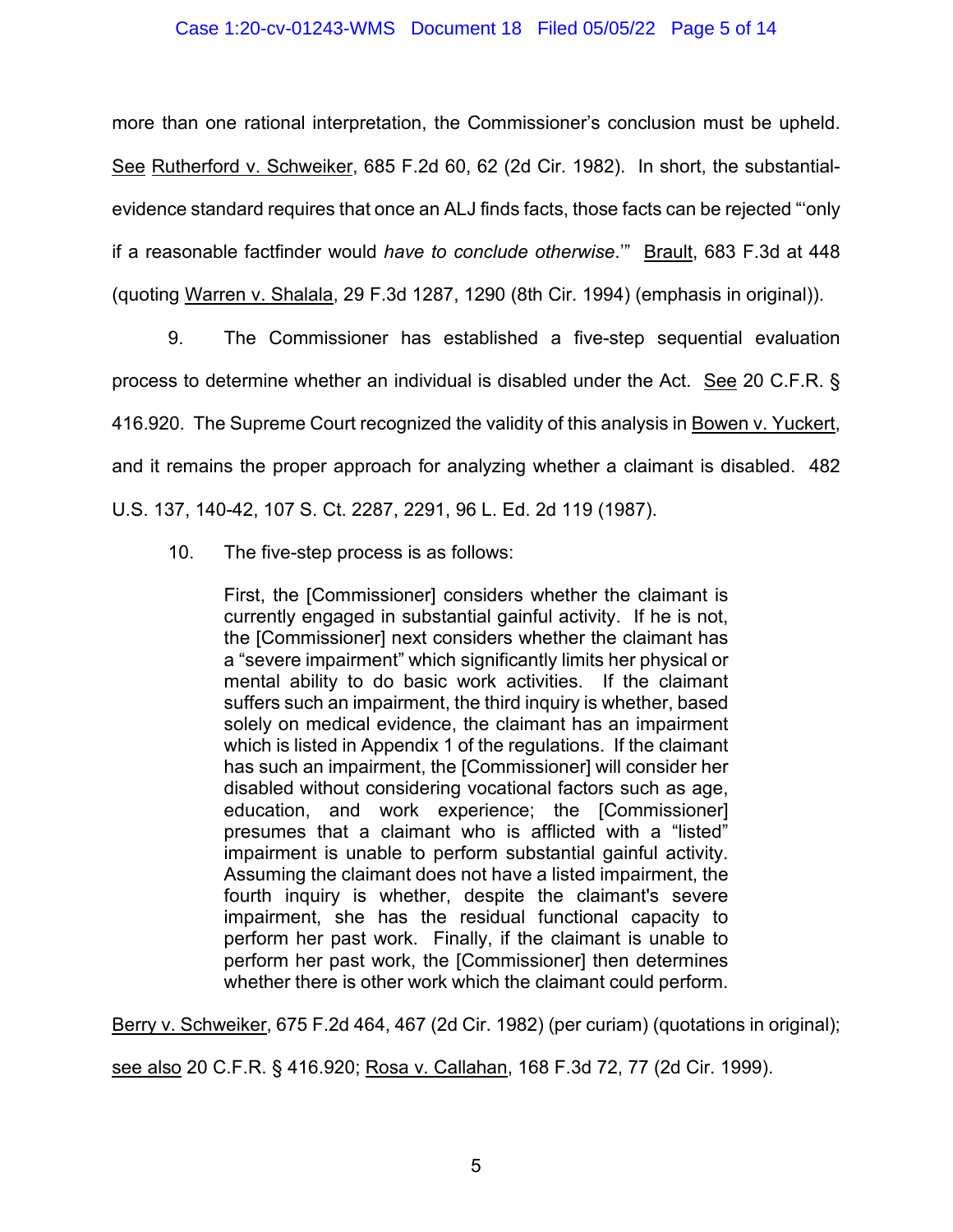## Case 1:20-cv-01243-WMS Document 18 Filed 05/05/22 Page 6 of 14

11. The claimant has the burden of proof on the first four steps; the Commissioner has the burden of proof on the fifth step. See Bowen, 482 U.S. at 146 n.5; Ferraris v. Heckler, 728 F.2d 582, 584 (2d Cir. 1984). The fifth step is divided into two parts. First, the Commissioner must assess the claimant's job qualifications by considering his or her physical ability, age, education, and work experience. Second, the Commissioner must determine whether jobs exist in the national economy that a person having the claimant's qualifications could perform. See 42 U.S.C. § 1383 (c)(1)(A); 20 C.F.R. § 416.920 (a)(4); Heckler v. Campbell, 461 U.S. 458, 460, 103 S. Ct. 1952, 1954, 76 L. Ed. 2d 66 (1983).

12. In this case, the ALJ found the following with regard to the five-step process set forth above: (1) Plaintiff has not engaged in substantial gainful activity since October 28, 2016, the application date (R. at 47<sup>[3](#page-5-0)</sup>); (2) Plaintiff's anxiety, depression, post-traumatic stress disorder, and asthma were severe impairments within the meaning of the Act (R. at 47-48); (3) Plaintiff does not have an impairment or combination of impairments that meet or medically equal any of the impairments listed in 20 C.F.R. Part 404, Subpart P, Appendix 1 (R. at 47-49); (4) Plaintiff retained the residual functional capacity ("RFC") to perform a full range of work at all exertional levels, but with certain non-exertional limitations<sup>[4](#page-5-1)</sup> (R. at 50-53); (5) Plaintiff is unable to perform her past relevant work as a home health aide (R. at 53-54); and, alternatively, (6) Plaintiff could perform jobs that exist in significant number in the national economy (R. at 54-55). Accordingly, the ALJ

<span id="page-5-0"></span><sup>&</sup>lt;sup>3</sup> Citations to the underlying administrative record are designated as "R."

<span id="page-5-1"></span><sup>4</sup> The non-exertional limitations consist of the following: "she must avoid concentrated respiratory irritants and exposure to extremes in temperature and humidity; she is able to perform simple and complex tasks involving occasional interaction with co-workers, supervisors, and the public; and she can adapt to occasional changes in the work setting." (R. at 50.)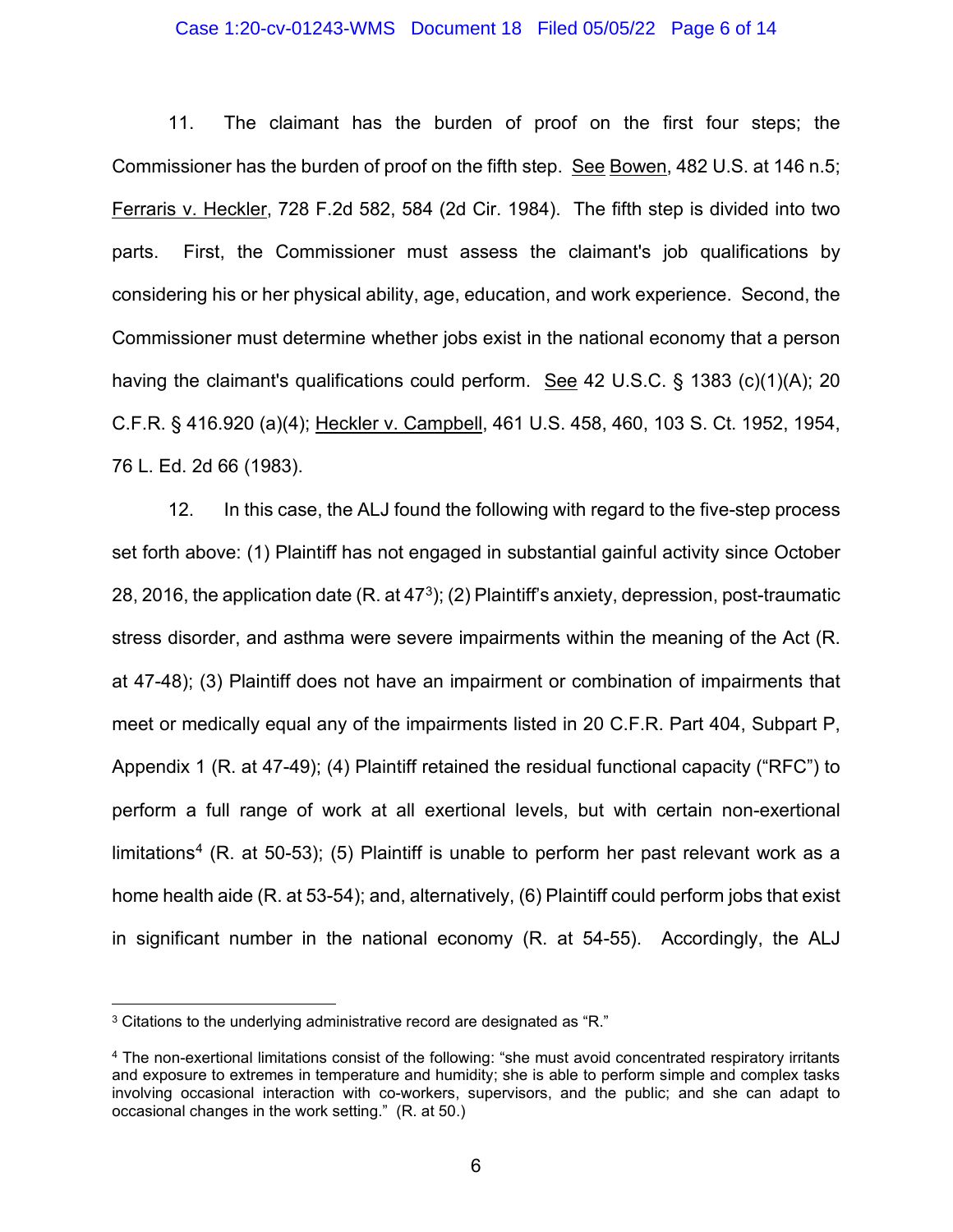#### Case 1:20-cv-01243-WMS Document 18 Filed 05/05/22 Page 7 of 14

determined that Plaintiff was not under a disability as defined by the Act from October 28, 2016, through August 13, 2019, the date of the decision. (R. at 46, 55.)

13. Plaintiff lodges two challenges to the ALJ's decision. First, she argues that the Appeals Council erred in failing to consider the records that she submitted on appeal. Second, she challenges the ALJ's consideration of the medical opinion evidence in formulating her RFC. In response, the Commissioner argues that the ALJ's decision is supported by substantial evidence and free from legal error and should therefore be affirmed. This Court agrees with the Commissioner.

14. Plaintiff's first argument concerns her submission of new evidence to the Appeals Council. She maintains that the Appeals Council erred in failing to consider the June 1, 2020 opinion of Nurse Practitioner Jessica Matott on the basis that it did not relate to the period at issue. (R. at 2, 13-14.) But given the posture here, the Appeals Council's determination need not be assessed. "Once evidence is added to the record, the Appeals Council must then consider the entire record, including the new evidence, and review a case if the 'administrative law judge's action, findings, or conclusion is contrary to the weight of the evidence currently of record." Lesterhuis v. Colvin, 805 F.3d 83, 87 (2d Cir. 2015) (per curiam). If the Appeals Council denies review, such as in this case, the ALJ's decision, not the Appeals Council's, is the final agency decision subject to further review, and the new evidence submitted to the Appeals Council becomes part of the administrative record on appeal. See id.; Perez v. Chater, 77 F.3d 41, 45 (2d Cir. 1996). Having considered the entire record, including the evidence Plaintiff submitted to the Appeals Council, this Court need not evaluate the Appeals Council's determinations for independent error. See Catoe v. Berryhill, 17-CV-86V, 2019 WL 483319, at \*7 (W.D.N.Y.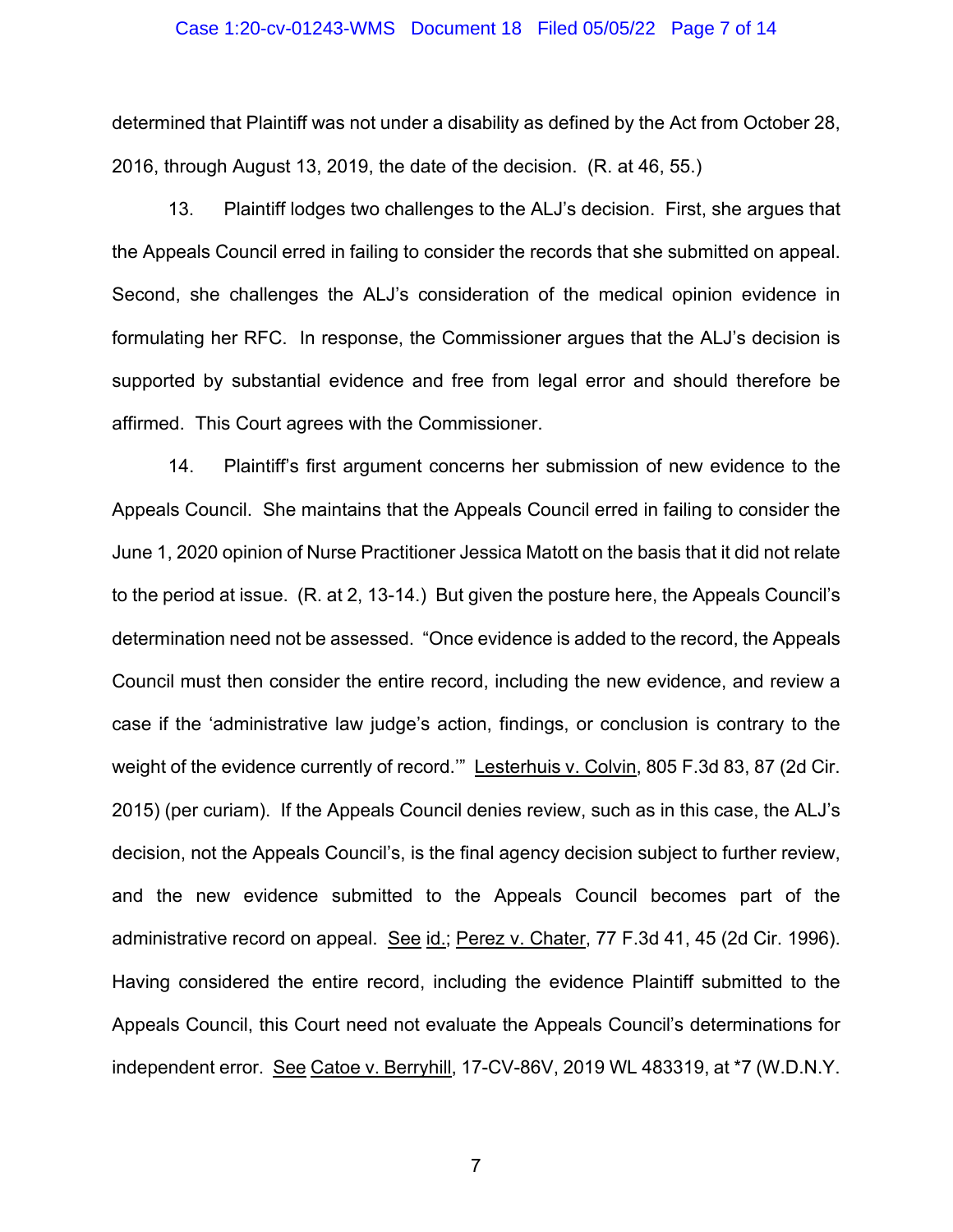#### Case 1:20-cv-01243-WMS Document 18 Filed 05/05/22 Page 8 of 14

Feb. 7, 2019) ("Because the Appeals Council did not review the ALJ's decision, however, this Court does not review the determination of the Appeals Council.").

15. Moreover, Plaintiff fails to establish persuasive grounds for this Court to remand this action to the Appeals Council for express consideration of Matott's opinion. Remand to the Commissioner for consideration of additional evidence is appropriate "only upon a showing that (1) the proffered evidence is new and not merely cumulative of what is already in the record; (2) the evidence is material, that is, both relevant and probative, such that there is a reasonable possibility that the new evidence would have influenced the agency to decide differently; and (3) there was good cause for the claimant's failure to present the evidence earlier." Ostrovsky v. Massanari, 83 F. App'x 354, 358 (2d Cir. 2003) (citing Tirado v. Bowen, 842 F.2d 595, 597 (2d Cir. 1988)). Here, Matott's opinion is not relevant because it does not pertain to Plaintiff's condition during the time period for which she sought benefits. See Tirado, 842 F.2d at 597 (defining material evidence, in part, as "relevant to the claimant's condition during the time period for which benefits were denied"). Indeed, there is no indication that Matott's opinion, issued after the ALJ's decision, is retrospective in any way or based on any longitudinal relationship or review of Plaintiff's medical file. Nor has Plaintiff persuasively established that consideration of Matott's opinion would have changed the ALJ's decision. This argument is therefore rejected.

16. Plaintiff's second argument is that her RFC is not supported by substantial evidence because the ALJ failed to properly assess the medical opinion evidence, including misapplying the treating-physician rule, and instead impermissibly based the RFC on a non-examining opinion. RFC is "what an individual can still do despite his or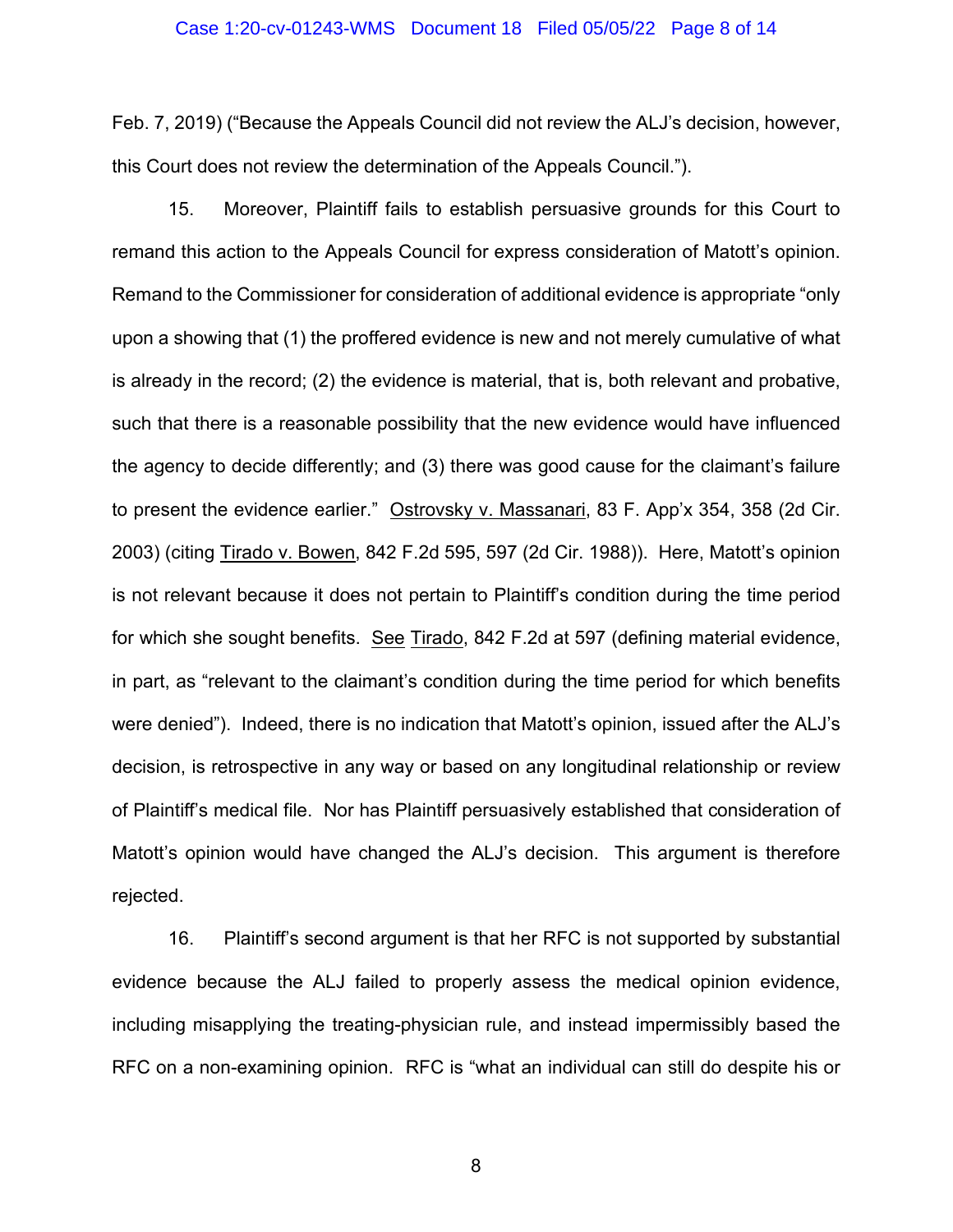#### Case 1:20-cv-01243-WMS Document 18 Filed 05/05/22 Page 9 of 14

her limitations." Melville v. Apfel, 198 F.3d 45, 52 (2d Cir. 1999) (quoting SSR 96-8p, 1996 WL 374184, at \*2). To properly determine RFC, the ALJ must assess all relevant medical and other evidence in the record. See 20 C.F.R. § 416.945 (a)(1). Such evidence includes, *inter alia*, objective medical evidence, medical opinions, medical history, clinical findings, and the claimant's own assessment of limitations. See 20 C.F.R. § 416.913 (a)(1)-(5); see also Josua S. v. Comm'r of Soc. Sec., 6:19-CV-1434 (ML), 2021 WL 105769, at \*4 (N.D.N.Y. Jan. 11, 2021) ("In rendering an RFC determination, the ALJ must consider objective medical facts, diagnoses, and medical opinions based on such facts, as well as a plaintiff's subjective symptoms, including pain and descriptions of other limitations.") (collecting cases). All of this evidence must be considered in determining RFC, "not just . . . the medical opinions alone." Richard B. v. Comm'r of Soc. Sec., 1:19- CV-579 (WBC), 2021 WL 22504, at \*5 (W.D.N.Y. Jan. 4, 2021) (citing Trepanier v. Comm'r of Soc. Sec. Admin., 752 F. App'x 75, 79 (2d Cir. 2018)).

17. While the ALJ is precluded from substituting his or her own lay opinion for competent medical evidence, the ALJ is nonetheless entitled to weigh all of the evidence, resolve conflicts within it, and reach an RFC that is consistent with the record as a whole. See Quinn v. Colvin, 199 F. Supp. 3d 692, 712 (W.D.N.Y. 2016). And the ALJ's RFC determination need neither track nor correspond perfectly with any single medical opinion. Id. Finally, "[a]lthough the ALJ has the responsibility to determine the RFC based on all the evidence in the record, the burden is on the Plaintiff to demonstrate functional limitations that preclude any substantial gainful activity." Richard B., 2021 WL 22504, at \*4.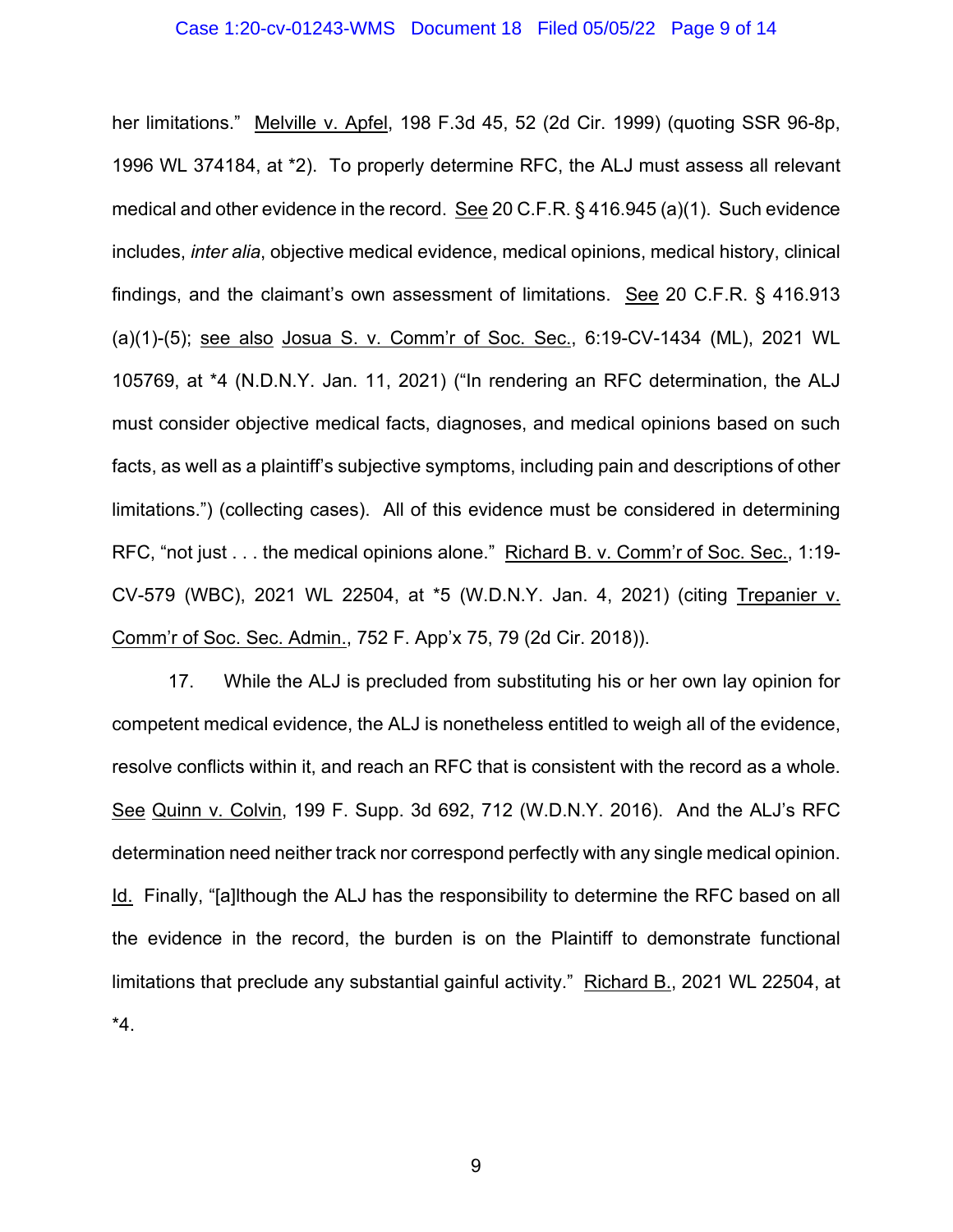## Case 1:20-cv-01243-WMS Document 18 Filed 05/05/22 Page 10 of 14

18. Here, the ALJ determined that Plaintiff could perform the full range of work at all exertional levels, with certain non-exertional limitations. (R. at 50-53.) Plaintiff first maintains that this determination is not supported by substantial evidence because the ALJ failed to apply the treating-physician rule to the opinion of her primary physician, Ellis Gomez, M.D. For claims filed before March 27, 2017, such as this one, the treatingphysician rule requires that an ALJ give controlling weight to a treating source's opinion on the issues of the nature and severity of a claimant's impairments, if the opinion is wellsupported by medically acceptable clinical and laboratory diagnostic techniques and is not inconsistent with the other substantial evidence in the record.<sup>[5](#page-9-0)</sup> See 20 C.F.R. § 416.927 (c)(2); Halloran v. Barnhart, 362 F.3d 28, 32 (2d Cir. 2004). If the ALJ does not give controlling weight to a treating source's opinion, he or she must apply several factors to determine what weight to afford the opinion, which include:

> (1) the length of the treatment relationship and the frequency of examination; (2) the nature and extent of the treatment relationship; (3) the degree to which the medical source supported his opinion; (4) the degree of consistency between the opinion and the record as a whole; (5) whether the opinion is given by a specialist; and (6) other evidence which may be brought to the attention of the ALJ.

Morrillo v. Apfel, 150 F. Supp. 2d 540, 545-46 (S.D.N.Y. 2001); see also Selian v. Astrue, 708 F.3d 409, 418 (2d Cir. 2018); 20 C.F.R. § 416.927 (c).

19. But as this Court has previously recognized, an ALJ "does not have to explicitly walk through these factors, so long as the Court can 'conclude that the ALJ applied the substance of the treating physician rule . . . and provide[d] 'good reasons' for the weight [the ALJ] gives to the treating source's opinion.'" Hall v. Colvin, 37 F. Supp.

<span id="page-9-0"></span><sup>5</sup> For claims filed on or after March 27, 2017, the Commissioner evaluates medical opinion evidence under 20 C.F.R. §§ 404.1520c, 416.920c.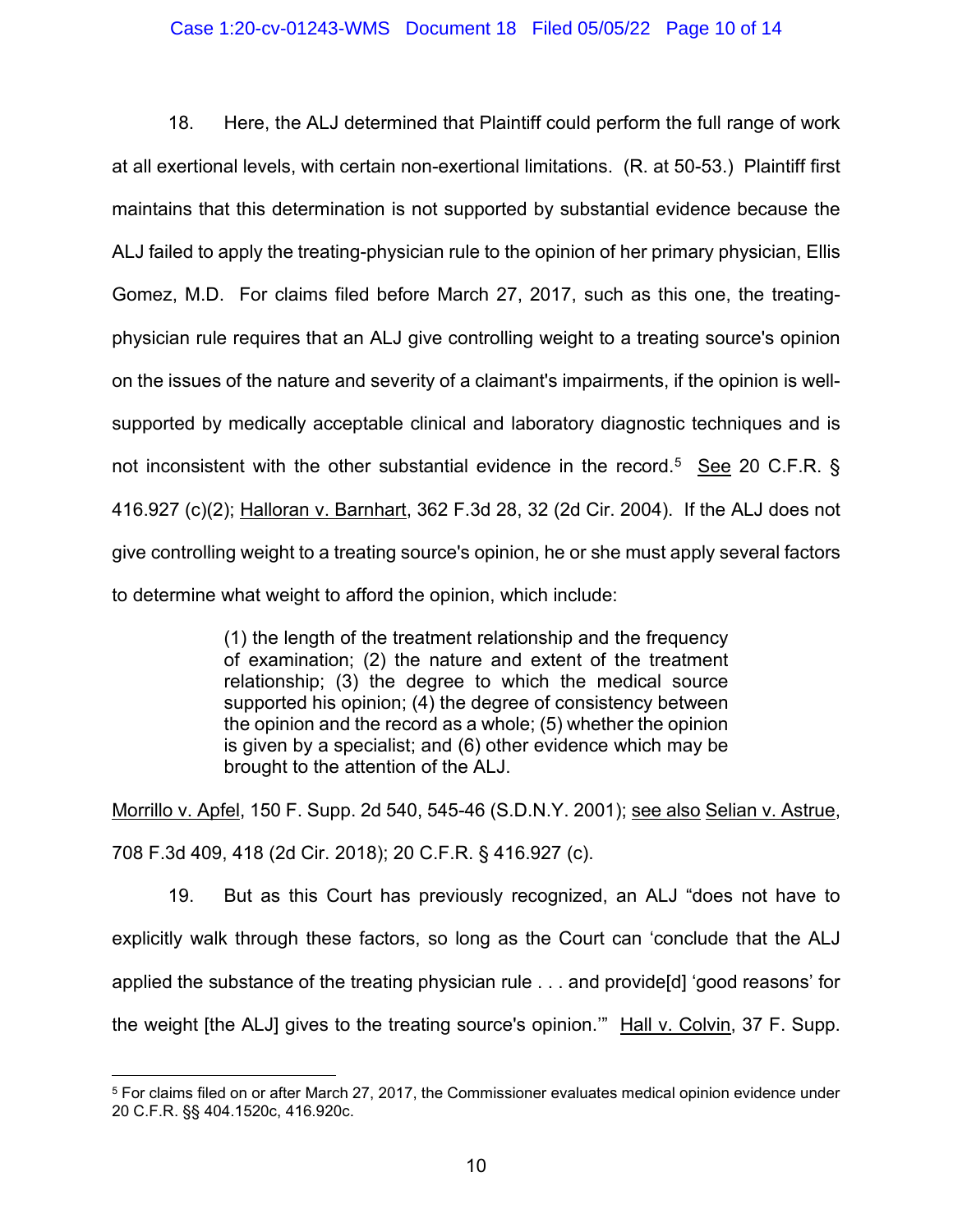3d 614, 625 (W.D.N.Y. 2014) (quoting Halloran, 362 F.3d at 32); see Atwater v. Astrue, 512 F. App'x 67, 70 (2d Cir. 2013) (explaining that the ALJ need not undertake a "slavish recitation of each and every factor where the ALJ's reasoning and adherence to the regulation are clear"). If the ALJ rejects the treating physician's opinion as controlling, he or she must have "good reasons" for doing so and must explain those reasons to the claimant. 20 C.F.R. § 416.927 (c)(2); accord Schaal v. Apfel, 134 F.3d 496, 503-04 (2d Cir. 1998).

20. Dr. Gomez opined that Plaintiff could not work because (1) she could not be around people, (2) she suffered flash-backs due to her past trauma, and (3) she was irritable, had low energy, and poor concentration. (R. at 1172.) He also observed that Plaintiff could not leave her house most days "due to her fear." (R. at 1664.)

21. The ALJ did not assign Dr. Gomez's opinion any "meaningful weight." (R. at 52.) While he recognized Dr. Gomez as Plaintiff's treating physician, he discounted his opinion because he found it entirely inconsistent with the medical record. Id. In particular, the ALJ explained his findings that "[Dr. Gomez's] assessments are directly contradicted by the medical record, including claimant's own statements that her mental health symptoms are moderate; the fact that claimant frequently leaves her home to attend the medical appointments documented in the extensive record; and the fact that claimant has taken at least four trips outside of the continental United States during the relevant period." (R. at 52.)

22. Plaintiff maintains that the above are not "good reasons" for the ALJ to reject her treating physician's opinion. She argues that she should not be faulted for attending medical appointments and that she only left the country to visit her ill mother. But while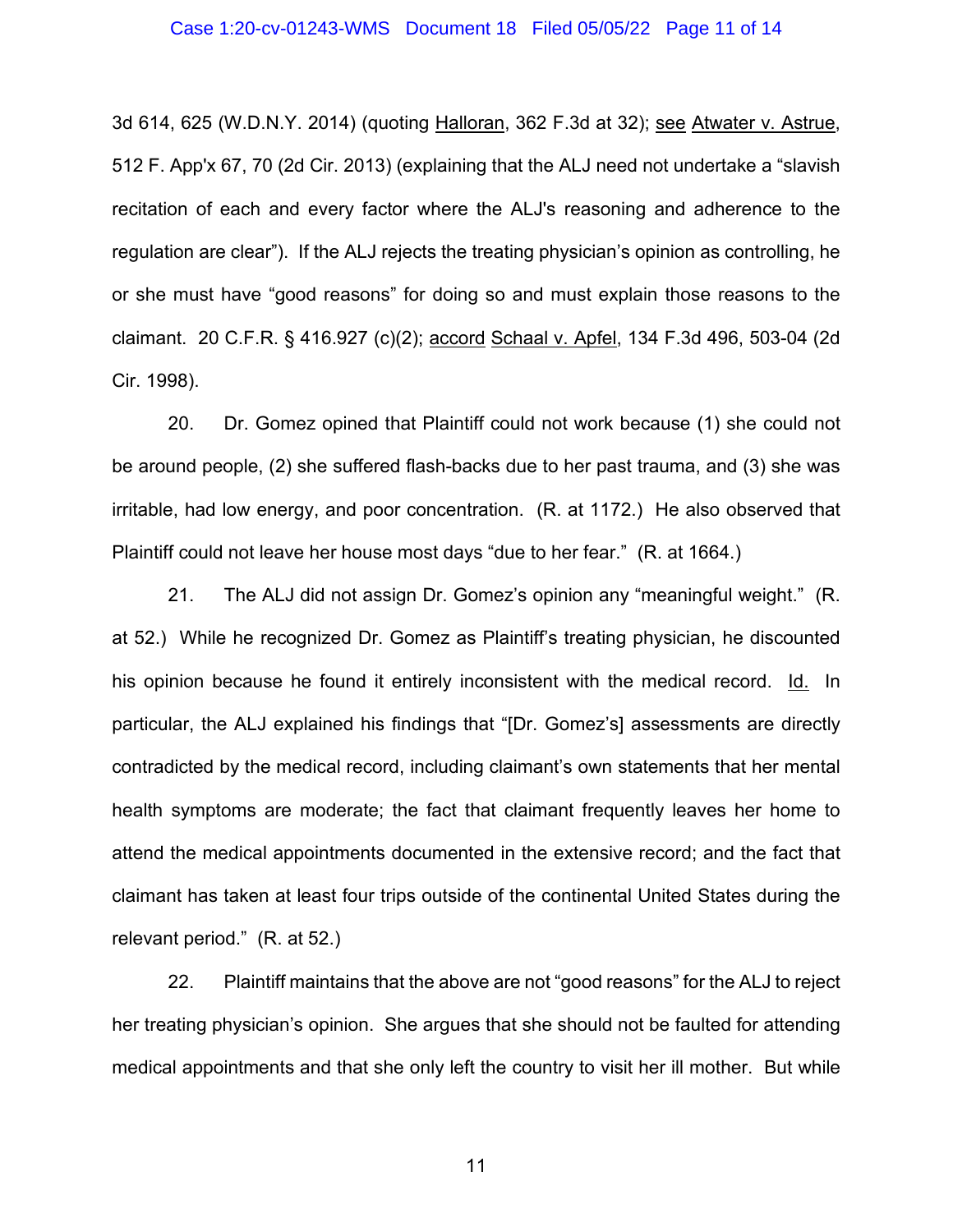## Case 1:20-cv-01243-WMS Document 18 Filed 05/05/22 Page 12 of 14

Plaintiff undoubtedly would have liked the ALJ to view the evidence more in her favor, for example by crediting her explanation for why she traveled outside of the country, it is nonetheless the ALJ's job to weigh and resolve the evidence. Here, trips out of the home was just part of the ALJ's reason for discounting Dr. Gomez's opinion. (R. at 52.) He also found the opinion inconsistent with the record evidence, which he had previously canvassed, including that Plaintiff's mental health symptoms had been stabilized through a conservative course of treatment and that Plaintiff herself described her mental health symptoms as "moderate." (R. at 51.) In any event, the weighing and crediting of conflicting evidence is the province of the ALJ, not this Court. See Krull v. Colvin, 669 F. App'x 31, 32 (2d Cir. 2016) (noting that the deferential standard of review prohibits a reweighing of the evidence); see also Richardson, 402 U.S. at 399 (finding that it is the ALJ's task to weigh and resolve conflicting evidence in the record). Finding no error in the ALJ's treatment of Dr. Gomez's opinion, Plaintiff's argument is rejected.<sup>[6](#page-11-0)</sup>

23. Plaintiff next maintains that the ALJ improperly based the RFC entirely on the opinion of Dr. G. Kleinerman, a non-examining physician whose opinion was stale because it was rendered early in the relevant period. This argument fails for several reasons. First, it is not accurate to say that the ALJ's RFC determination is based exclusively on Dr. Kleinerman's opinion. Rather, the decision reflects the ALJ's consideration of the objective medical evidence, medical opinions, medical history,

<span id="page-11-0"></span><sup>6</sup> Plaintiff also argues that the ALJ similarly failed to articulate sufficient reasons for giving "little weight" to the opinions of Nurse Practitioner Faye Taber and Social Worker Ana Lucia Shatah. (R. at 52.) But here again, Plaintiff's arguments essentially seek a reweighing of the record evidence in her favor. This Court has reviewed the ALJ's discussion and treatment of the Taber and Shatah opinions and finds that his decision to afford those opinions little weight is sufficiently explained and supported by substantial evidence in the record. Id.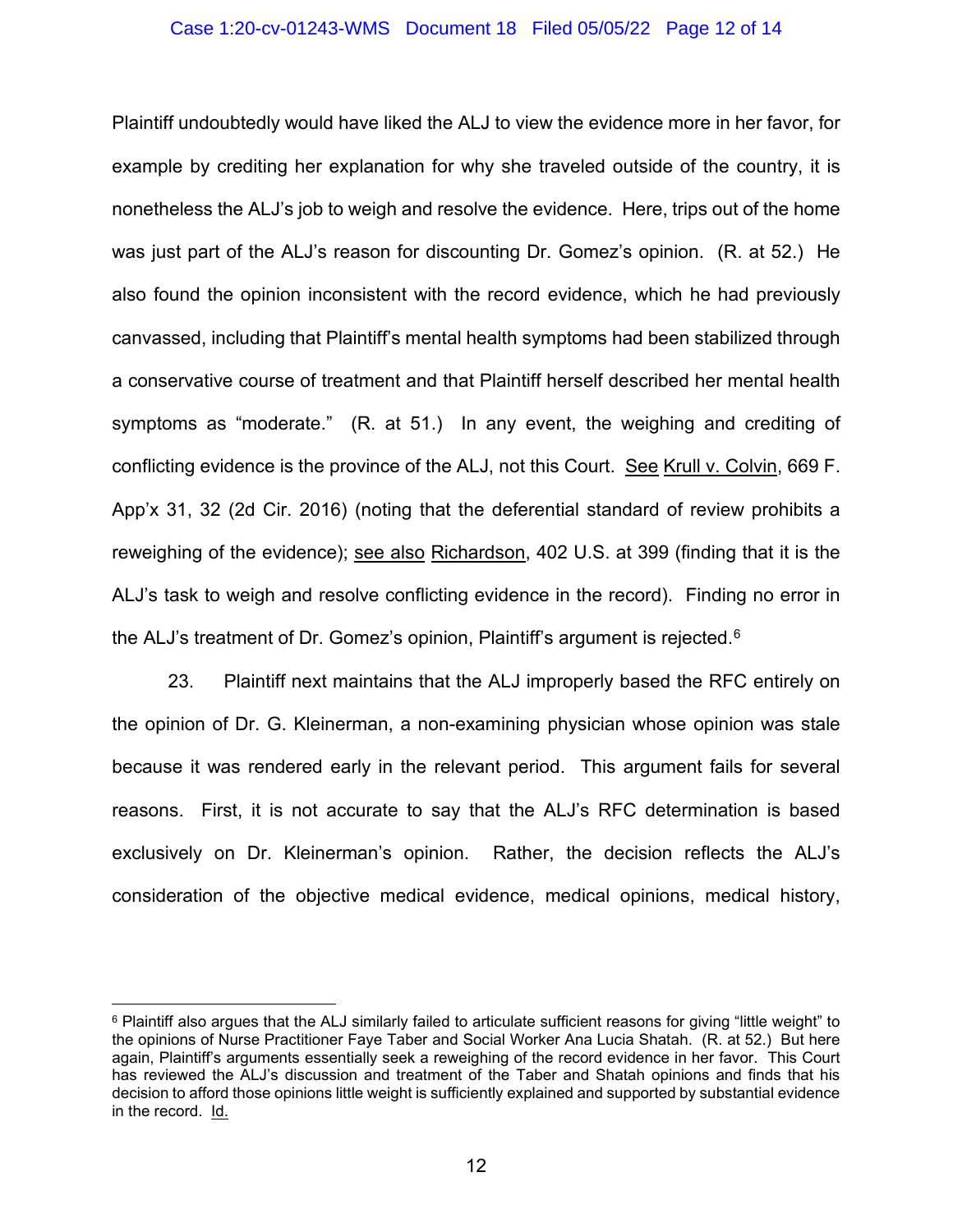#### Case 1:20-cv-01243-WMS Document 18 Filed 05/05/22 Page 13 of 14

clinical findings, and Plaintiff's own assessment of her limitations, as required. See 20 C.F.R. § 416.913 (a)(1)-(5); see also Josua S., 2021 WL 105769, at \*4.

24. Second, "an ALJ is free to give great weight to the opinion of a nonexamining medical expert as long as their opinions are supported by substantial evidence." Cruz v. Comm'r of Soc. Sec., No. 16-CV-965, 2018 WL 3628253, at \*6 (W.D.N.Y. July 31, 2018); see also Frye ex rel. A.O. v. Astrue, 485 F. App'x 484, 487 (2d Cir. 2012) ("The report of a State agency medical consultant constitutes expert opinion evidence which can be given weight if supported by medical evidence in the record."); Hancock v. Barnhart, 308 F. App'x 520, 521 (2d Cir. 2009). Here, Dr. Kleinerman is an acceptable medical source with program knowledge and is fully familiar with the social security rules and regulations. He reviewed the record as developed at the time, and Plaintiff does not maintain that his findings are unsupported by substantial evidence.

25. And finally, Dr. Kleinerman's opinion is not stale simply because it was rendered early in the relevant time period. An opinion may be stale if it is based on an incomplete record or does not account for a claimant's deteriorating condition. See Biro v. Comm'r of Soc. Sec., 335 F. Supp. 3d 464, 469-70 (W.D.N.Y. 2018). But "a medical opinion is not necessarily stale simply based on its age." Id. at 470. An older opinion may thus constitute substantial evidence if it is consistent with the record as a whole. See id.; see also Andrews v. Berryhill, No. 17-CV-6368 (MAT), 2018 WL 2088064, at \*3 (W.D.N.Y. May 4, 2018) (finding that ALJ did not err by relying on older opinions where there was no evidence of significant deterioration in the plaintiff's condition). Here, there is no argument that Dr. Kleinerman's opinion is unsupported by substantial evidence and no persuasive showing that subsequent objective medical